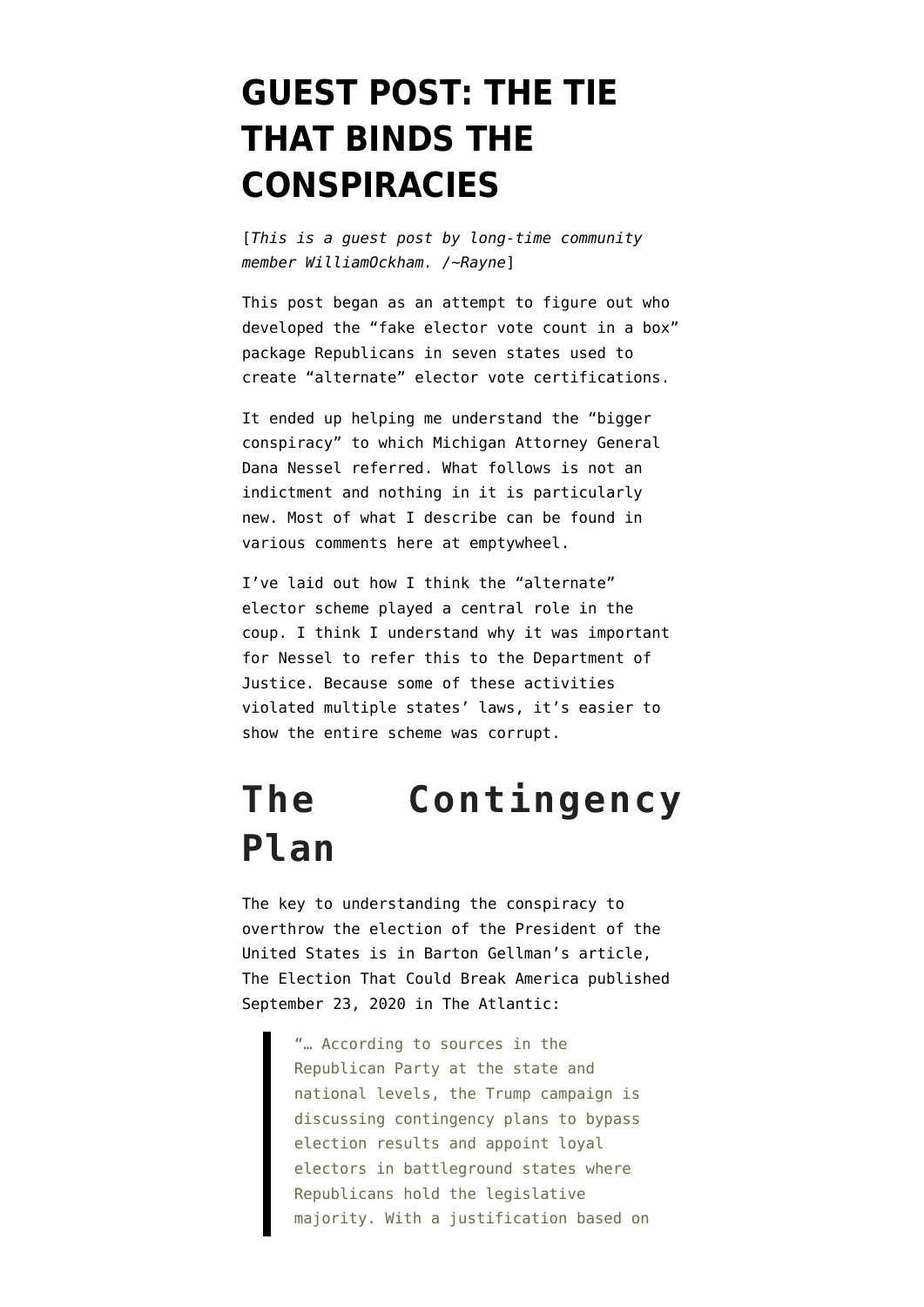claims of rampant fraud, Trump would ask state legislators to set aside the popular vote and exercise their power to choose a slate of electors directly. …"

That's it. That's the core of the coup plan. "Bypass election results" means preventing the peaceful transfer of power. Every part of the effort, including the violence on January 6, depended on using Republican state legislatures to provide a façade of legitimacy to a brazen attempt to overthrow the government.

The "alternate" electors weren't just some goofy outpouring of grassroots Trump support. They were absolutely essential to the plot. To understand the coup, we need to understand how the "alternate" electors scheme was carried out.

## **The Plan Realized**

After [a look at Michigan's "alternate" electors,](https://www.emptywheel.net/2022/01/12/a-look-at-michigans-alternate-electors/) I noticed the formatting and textual similarities between the various states' "Electoral Vote Certifications"; they show this was a nationally-coordinated effort.

One of the fake electoral vote count certifications (Nevada's) was [broadcast live](https://www.pscp.tv/w/1BdGYYLvzZlGX). Go to the 7:08 mark and listen as they call the roll. You can verify that the names match the ones on the Nevada fake certification paperwork. At 12:53, they read their certification which matches word for word the one submitted to the National Archives. And at 14:15, two "electors" (Rice and Hindle) are shown using different pens. Sure enough, this difference shows up in the documents.

I think there's a reason this particular event was the one live streamed. All of Nevada's fake electors were selected by the Nevada Republican Party to serve in the event of a Trump win. There were no messy substitutions. Well, and maybe because they had a dude who could do a fairly decent acapella rendition of "The Star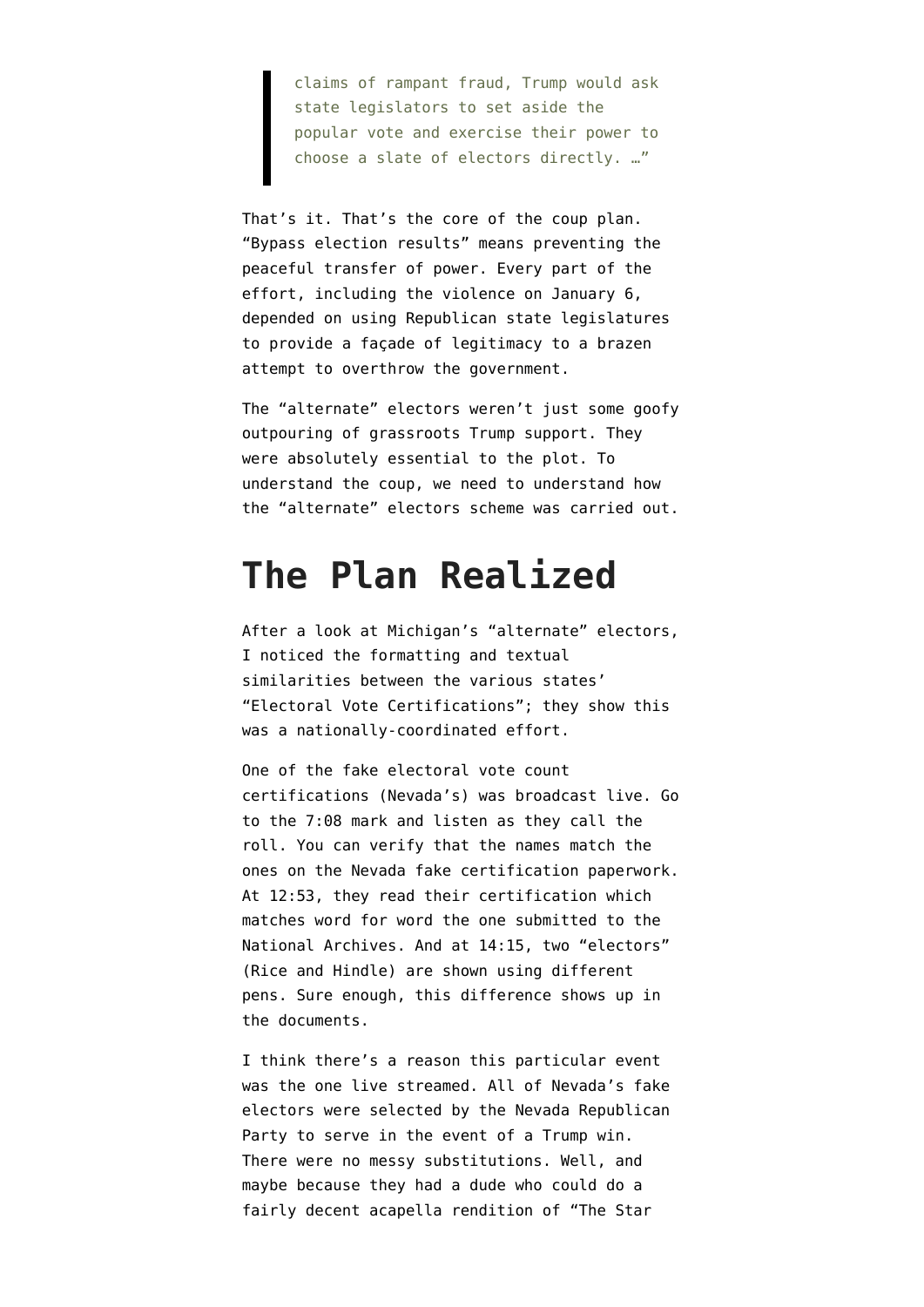Spangled Banner," which to be fair, I would show that off too.

As folks here have already noted, key figures in Trump World were well aware of this effort in real-time: Stephen Miller (imagine me turning and spitting on the ground every time I type that name) [talked about it on December 14;](https://twitter.com/AndrewFeinberg/status/1338482805299351552) Kayleigh McEnany [talked it up on December 17](https://twitter.com/acyn/status/1339758838535180288).

However, I believe the foot soldiers for this aspect of the coup were from [The Amistad](https://web.archive.org/web/20210603135413/https://www.theamistadproject.org/) [Project](https://web.archive.org/web/20210603135413/https://www.theamistadproject.org/) of the [Thomas More Society](https://en.wikipedia.org/wiki/Thomas_More_Society) (not to be confused with [Project Amistad](https://projectamistad.org/) or [Amistad Law](https://amistadlaw.org/) [Project](https://amistadlaw.org/) which are totally different, legitimate organizations).

The Amistad Project has been connected to a variety of shady pro-Trump "election integrity" groups, like [Got Freedom?](https://web.archive.org/web/20210102214501/https://got-freedom.org/evidence/) or [Election Integrity](https://web.archive.org/web/20210303113703/https://2020electionintegrity.com/) [Project,](https://web.archive.org/web/20210303113703/https://2020electionintegrity.com/) or [American Voter's Alliance](https://web.archive.org/web/20210608053220/https://americanvotersalliance.org/) (to which Got Freedom? now redirects its internet traffic).

These organizations are all basically the same thing: a bunch of right-wing lawyers and political operatives committed to a lawfare strategy against American democracy.

The headliner for The Amistad Project is Phill Kline, an attorney [with an indefinitely](https://en.wikipedia.org/wiki/Phill_Kline%23License_to_practice_law_suspended) [suspended license](https://en.wikipedia.org/wiki/Phill_Kline%23License_to_practice_law_suspended) due to illegally accessing and disclosing private medical records for political purposes. The organization hosted the 2-hourlong January 2, 2021 [Zoom conference](https://www.washingtonexaminer.com/washington-secrets/exclusive-trump-urges-state-legislators-to-reject-electoral-votes-you-are-the-real-power) with state legislators which Trump joined, right after he [got off the phone](https://en.wikipedia.org/wiki/Trump%E2%80%93Raffensperger_phone_call#:~:text=On%20January%202%2C%202021%2C%20during,from%20the%202020%20presidential%20election.) with Georgia's secretary of state Brad Raffensberger.

Trump called into the meeting and told the legislators, "You are the real power…The most important people are you. You're more important than the courts. You're more important than anything because the courts keep referring to you, and you're the ones that are going to make the decision," in a [14-minute call](https://www.washingtonexaminer.com/washington-secrets/exclusive-trump-urges-state-legislators-to-reject-electoral-votes-you-are-the-real-power) into the session.

Several #StopTheSteal movement leaders were on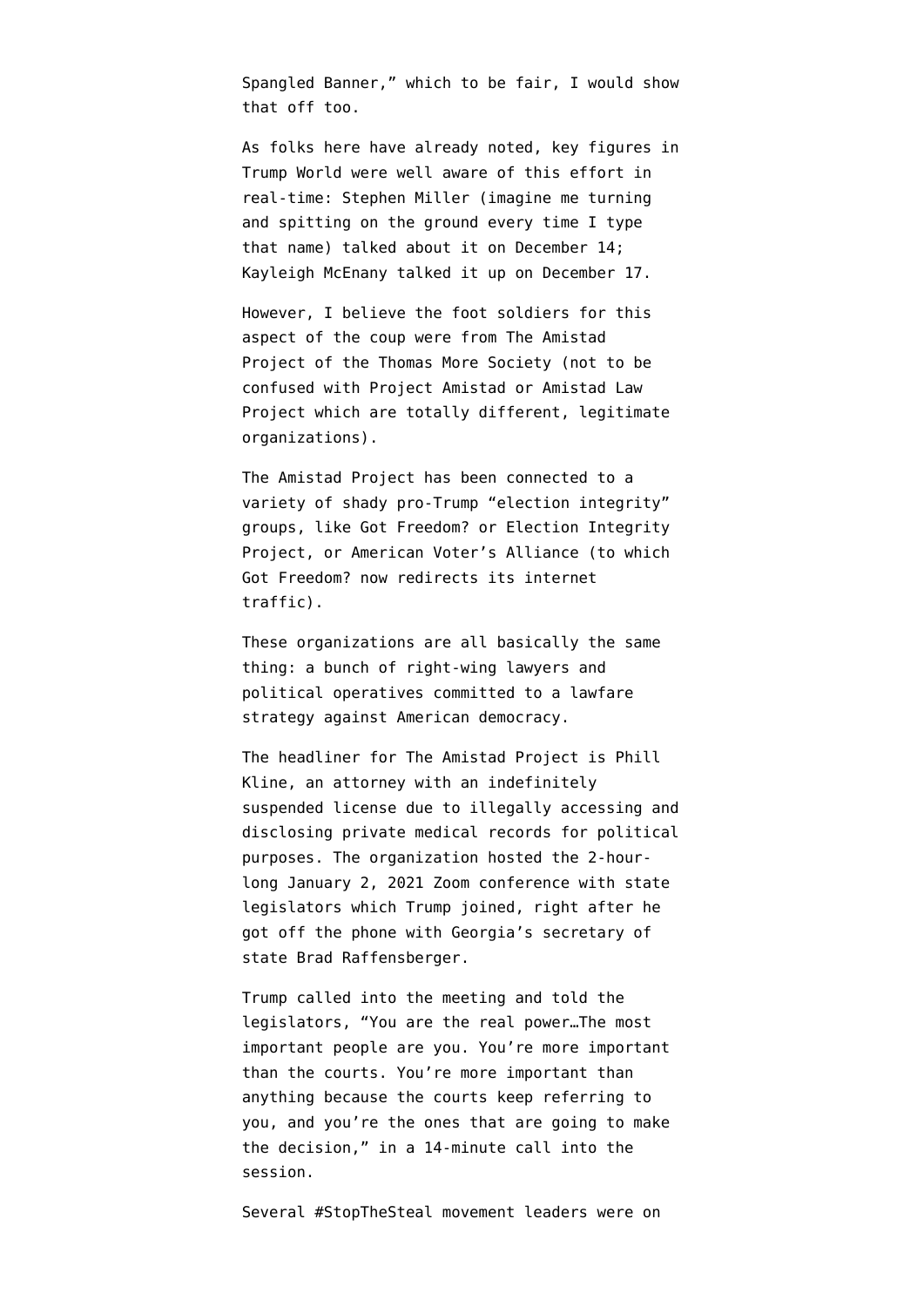the call. Other attendees included Trump attorney Rudy Giuliani, who got Trump on the phone; law professor John Eastman; Peter Navarro, Trump's trade czar who recently [authored a book](https://www.amazon.com/gp/product/B09DQ3VWLL) on the election; and John R. Lott Jr., a Justice Department official who also separately [authored a report](https://en.wikipedia.org/wiki/John_Lott#Voter_fraud_claims) suggesting some 300,000 "excess" ballots were counted, giving Biden his win.

During this call, Trump repeated the contingency plan. The "alternate electors" scheme is the tie that binds the conspiracies together. As it got closer and closer to January 6, all of the different threads of the insurrection tapestry began to converge on the need to obstruct the Congressional certification of Biden's win.

In fact, Mark Meadows missed the January 2 Zoom meeting with state legislators because he was coordinating the Congressional end of the insurrection with Mo Brooks, Jim Jordan, and about 50 Republican U.S. House members. This eventually led to the violence at the Capitol on January 6, 2021.

Let's return to the question which started this essay. Who is responsible for the "fake elector vote count in a box" package? Two lawyers from the Amistad Project seem to be very closely tied operationally to the "alternate electors" scheme: Ian Northon and Erick Kaardal.

Ian Northon implicated himself in the Michigan stunt confrontation on December 14, 2020 at the state capitol building with Michigan State Police. At the 5:20 mark [in this video,](https://www.youtube.com/watch?v=P_NgLQxMV9c&t=358s&ab_channel=DetroitFreePress) he says (and spells) his name and announces that he's with The Amistad Project of the Thomas More Society. That's pretty clear cut.

Kaardal's complicity is a little murkier. Kaardal was previously most known for filing the dumbest pro-Trump election lawsuit. No, really – he outdid the Kraken lawyers, at least according to [one Twitter lawyer](https://twitter.com/AkivaMCohen/status/1341522766244274179).

> This is stupidity as it would be if Jesse & Heisenberg were cooking it.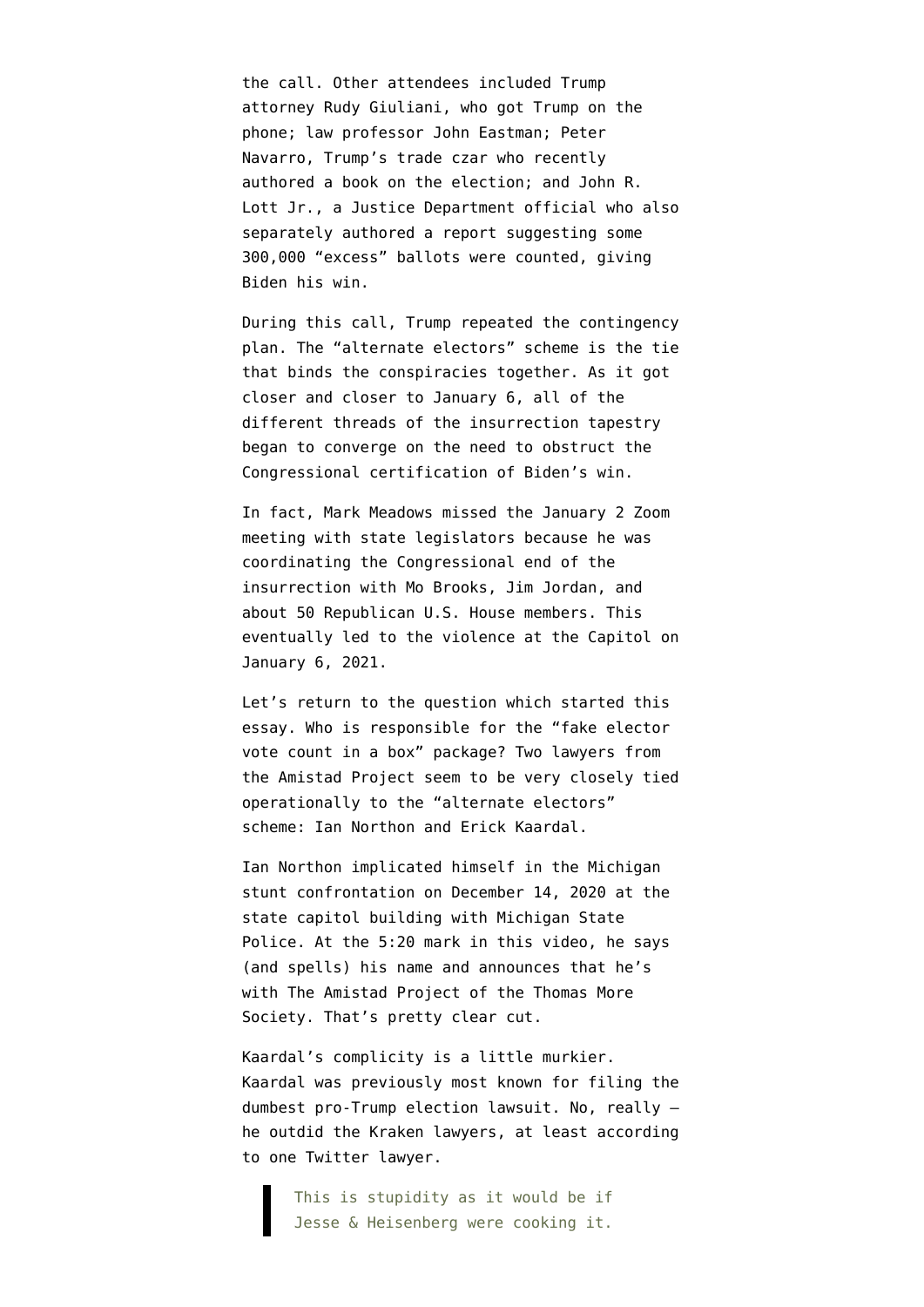Sydney Powell and Lin Wood stay up at night dreaming of perhaps, if they really work at it, someday coming close to the levels of legal incoherence that Erick Kaardal has accomplished here

— Akiva Cohen (@AkivaMCohen) [December](https://twitter.com/AkivaMCohen/status/1341522766244274179?ref_src=twsrc%5Etfw) [22, 2020](https://twitter.com/AkivaMCohen/status/1341522766244274179?ref_src=twsrc%5Etfw)

Kaardal's behavior in this case was so bad U.S. District Judge for D.C. District James Boasberg actually referred him to the U.S. District Court's [Committee on Grievances.](https://www.dcd.uscourts.gov/sites/dcd/files/COG%20Web%20Listing%202021.pdf) It's that very lawsuit, filed on December 22, 2020 which implicates Kaardal in the "alternate electors" scheme. You can find some of the documentation for this case on [courtlistener.com](https://www.courtlistener.com/docket/19760252/wisconsin-voters-alliance-v-pence/).

However, the interesting part is Appendix 12 and, if like me, you don't have or want a PACER account, you can find it via the Wayback Machine looking through the now-missing Got Freedom? website. Buried almost 1500 pages into Kaardal's "evidence" are photocopies of two of the fake election certifications (Michigan and Wisconsin).

Recall these false certifications were signed on December 14, 2020; eight days later, Kaardal has copies of them. But, wait, that's not all. The "alternate" electors have to send off multiple originals to the National Archives, Vice President Mike Pence, so on. In the video of the Nevada signing you will see the "alternate electors" signing six copies of all the documents.

It's very interesting that Kaardal's photocopies aren't copies of the originals sent to the National Archives. He's got photocopies of different originals. I compared the signatures on the documents from the National Archives with the ones that Kaardal had, on or before December 22, 2020, and realized they're signed by the same people, but there are minor variations in the signatures, as you would expect when people sign multiple copies at the same time. He had